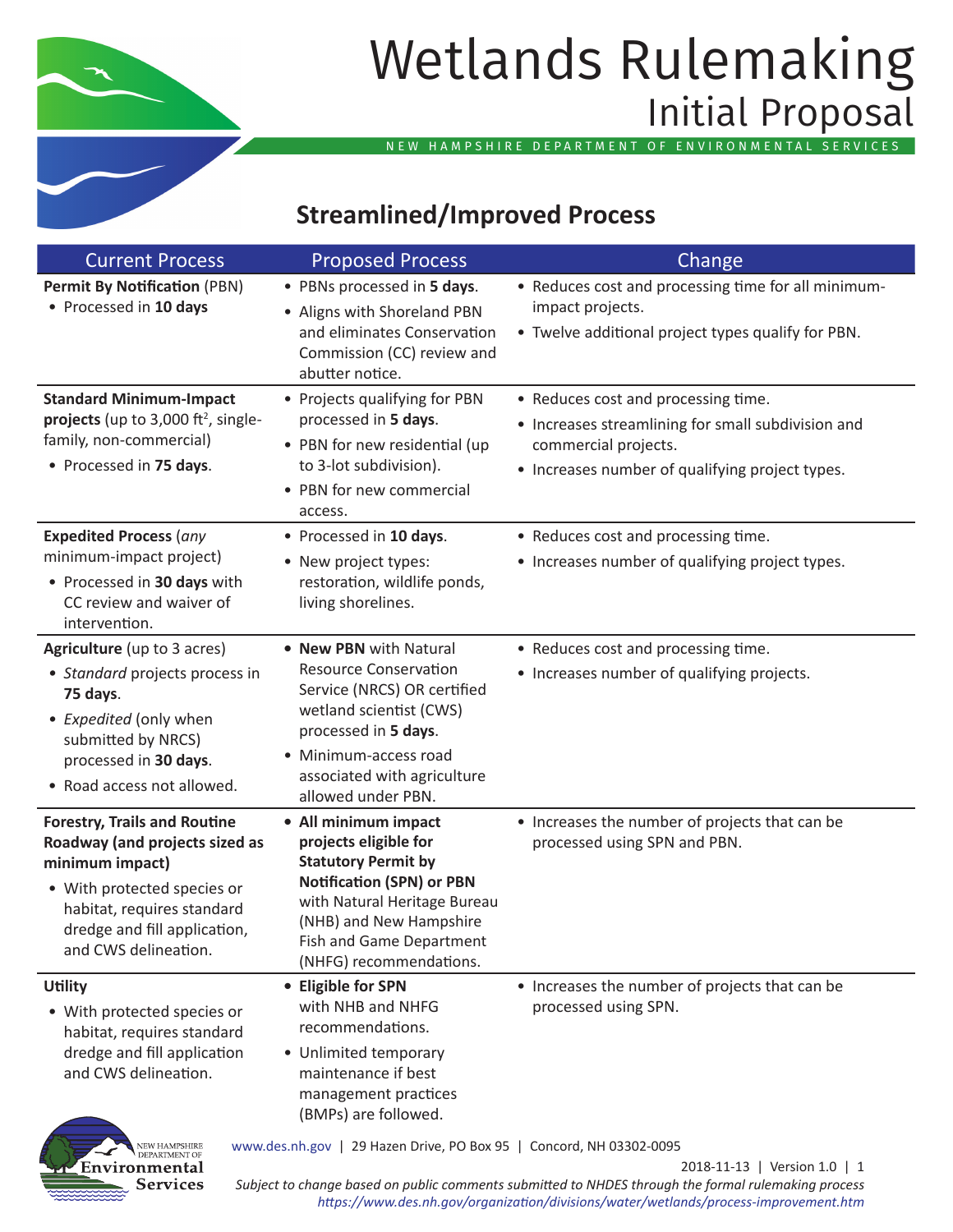| <b>Current Process</b>                                                                                                                                                                                                                                                          | <b>Proposed Process</b>                                                                                                                                                                                                                                                                                                                 | Change                                                                                                                                                                                                                                  |  |  |
|---------------------------------------------------------------------------------------------------------------------------------------------------------------------------------------------------------------------------------------------------------------------------------|-----------------------------------------------------------------------------------------------------------------------------------------------------------------------------------------------------------------------------------------------------------------------------------------------------------------------------------------|-----------------------------------------------------------------------------------------------------------------------------------------------------------------------------------------------------------------------------------------|--|--|
| <b>Shoreland and Shoreline</b><br><b>Structures</b><br>• Each application is processed<br>separately.                                                                                                                                                                           | • Allows for consolidation<br>of lakefront and coastal<br>projects processed under<br>one application.                                                                                                                                                                                                                                  | • Streamlines process by allowing multiple projects to<br>have a single application, plan and point of contact.<br>• Simplifies review process.<br>• Reduces application and consulting costs.                                          |  |  |
| Bank/stream Impacts (up to 50<br>linear feet)<br>• Qualifies for Standard<br>Minimum-Impact, Expedited<br>or SPN.                                                                                                                                                               | • Qualifies for PBN.<br>• Up to 200 linear feet of<br>impact or alteration will<br>qualify for PBN if using<br>bioengineering.                                                                                                                                                                                                          | • Reduces cost and processing time.<br>• Increases number of qualifying projects.                                                                                                                                                       |  |  |
| <b>Stream Crossings</b><br>• Projects in impaired or Tier 3<br>waters, or designated rivers<br>automatically classified<br>as "major" and requires<br>standard application<br>• Limited repair allowed for<br>Tier 3.<br>• Minimum-impact Routine<br>Roadway allowed under SPN. | • Prevents elevation of<br>projects to "major" unless<br>it is within 250 feet and<br>has a direct surface water<br>connection to a Tier 2 or 3<br>crossing.<br>• Allows for repair of Tier<br>3 under minimum-impact<br>PBN. Headwall repair and<br>culvert/inlet maintenance<br>will now qualify for Routine<br>Roadway Notification. | • Increases number of projects that will qualify for PBN.<br>• Allows more projects to proceed with minimal fee,<br>fewer consulting fees and no technical review.                                                                      |  |  |
| <b>Coastal</b><br>• Full standard dredge and<br>fill application for many<br>projects.                                                                                                                                                                                          | • Creates new PBNs for<br>maintenance of docks,<br>developed upland tidal<br>buffer zone, sand dune<br>restoration and living<br>shorelines bank stabilization<br>projects.                                                                                                                                                             | • Reduces cost and processing time.<br>• Increases number of qualifying projects.                                                                                                                                                       |  |  |
| Aquaculture<br>• Both a standard wetlands<br>permit and a NHFG license<br>required.                                                                                                                                                                                             | • No NHDES permit required<br>if NHFG license has been<br>obtained (for projects up to<br>$4.5$ acres – no fin-fish).                                                                                                                                                                                                                   | • Reduces cost and processing time.<br>• Streamlines process with single application versus<br>two applications.<br>• Increases number of qualifying projects.                                                                          |  |  |
| <b>Abutter Setbacks</b><br>• Abutter setback is 20 feet for<br>all projects.                                                                                                                                                                                                    | • Abutter setback is 10 feet<br>for wetland projects.                                                                                                                                                                                                                                                                                   | • Increases design flexibility and number of projects<br>that can be processed without abutter permission.                                                                                                                              |  |  |
| Projects that do not require a notice or permit                                                                                                                                                                                                                                 |                                                                                                                                                                                                                                                                                                                                         |                                                                                                                                                                                                                                         |  |  |
| • Drilling of test wells by a<br>public agency for public<br>water supplies or hazardous<br>waste materials.                                                                                                                                                                    | • Drilling of drinking water<br>wells for public or private<br>use.<br>• Geotechnical borings for<br>boathouse basin design.<br>• Installing wells to investigate<br>or monitor soil or<br>groundwater contamination.<br>• Undertaking site<br>remediation activites<br>provide by Env-Or 600.                                          | • Increases the number of projects that require neither<br>permit nor notification.<br>• Reduces cost for homeowners, municipalities and<br>State agencies.<br>• Streamlines projects that require site assessments<br>and remediation. |  |  |
| Environmental                                                                                                                                                                                                                                                                   | www.des.nh.gov   29 Hazen Drive, PO Box 95   Concord, NH 03302-0095                                                                                                                                                                                                                                                                     | 2018-11-13   Version 1.0   2                                                                                                                                                                                                            |  |  |

2018-11-13 | Version 1.0 | 2 *Subject to change based on public comments submitted to NHDES through the formal rulemaking process <https://www.des.nh.gov/organization/divisions/water/wetlands/process-improvement.htm>*

**Services**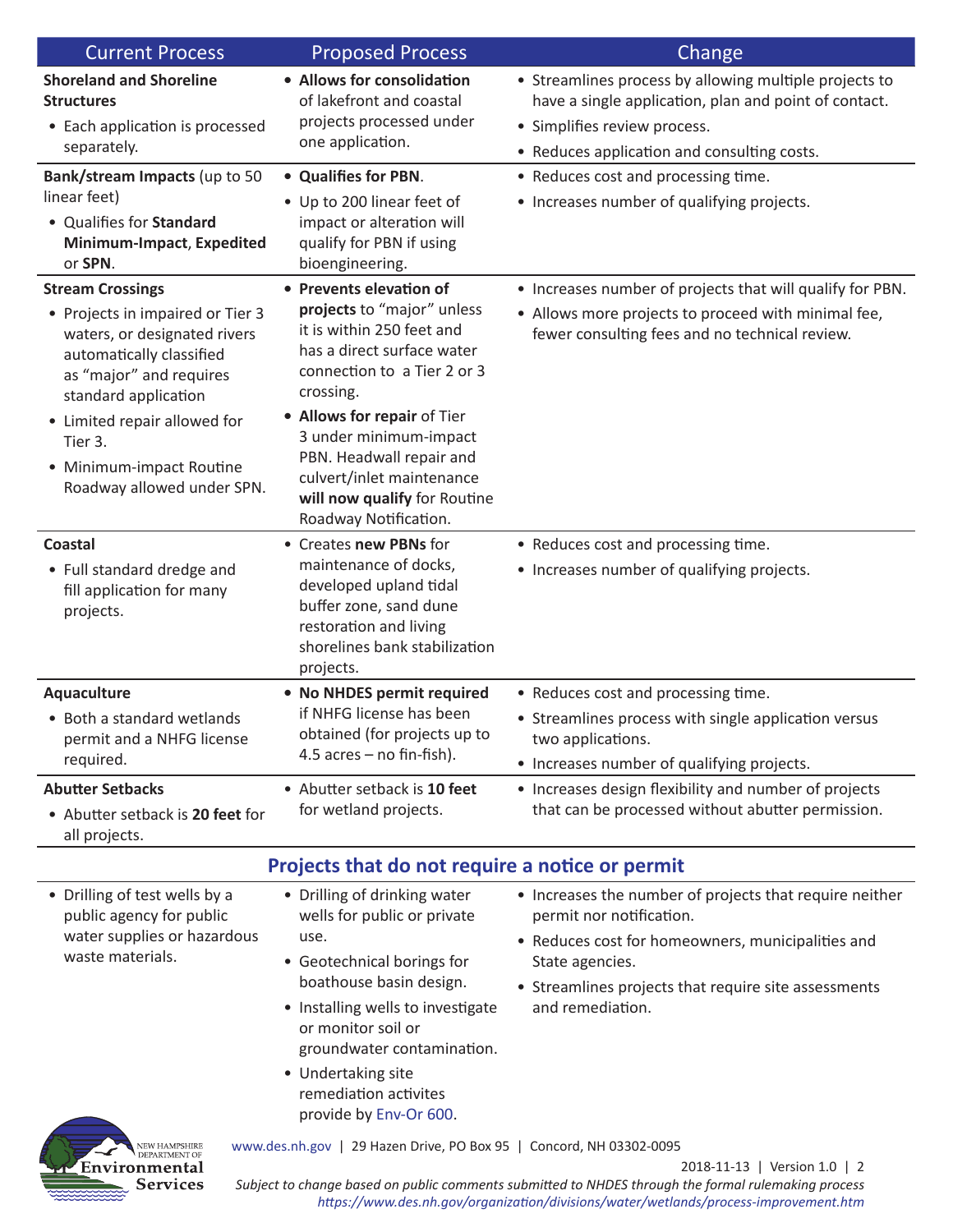### **Enhanced Requirements**

| <b>Current Process</b>                                                                                                                                                                                                                                                                                                                                                                         | <b>Proposed Process</b>                                                                                                                                                                                                                | <b>Change and Reason</b>                                                                                                                                                                                                                                                                                                                                                                                                                                   |  |  |
|------------------------------------------------------------------------------------------------------------------------------------------------------------------------------------------------------------------------------------------------------------------------------------------------------------------------------------------------------------------------------------------------|----------------------------------------------------------------------------------------------------------------------------------------------------------------------------------------------------------------------------------------|------------------------------------------------------------------------------------------------------------------------------------------------------------------------------------------------------------------------------------------------------------------------------------------------------------------------------------------------------------------------------------------------------------------------------------------------------------|--|--|
|                                                                                                                                                                                                                                                                                                                                                                                                | Threshold for "major" impact changed                                                                                                                                                                                                   |                                                                                                                                                                                                                                                                                                                                                                                                                                                            |  |  |
| • Wetlands impact of 20,000<br>ft <sup>2</sup> unless Project Type<br>Exception (PTE), SPN or<br>maintenance project exists.<br>However, current practice is<br>impacted by existing rule/law:<br>• RSA 482-A:11 (abutter<br>impacts)<br>$\bullet$ RSA 428-A:17 and Env-<br>Wt 300 (alteration of<br>terrain and flood storage<br>displacement).<br>• Env-Wq 1500 (flooding,<br>water quality) | • Wetlands impact of 10,000ft <sup>2</sup><br>to match mitigation<br>threshold.<br>• New resource elevation is<br>located in floodplain wetland<br>contiguous to a Tier 3 or<br>higher watercourse and only<br>in non-maintenance PTE. | • Simplifies mitigation major thresholds (no impact to<br>applicant).<br>• Addresses increased flooding, erosion to downstream<br>properties and potential for <b>public safety</b> impacts.<br>• Codifies current practice and brings rules into<br>alignment with existing NHDES rules and law.<br>• Review of all applications (9,000+) over a five-year<br>period found only two projects that changed project<br>classification based on this change. |  |  |
| <b>Public Hearing threshold requirements</b>                                                                                                                                                                                                                                                                                                                                                   |                                                                                                                                                                                                                                        |                                                                                                                                                                                                                                                                                                                                                                                                                                                            |  |  |

- When a "major" project has important physical component of a wetland or coastal zone ecosystem.
- When resource impacts have special value from a local, regional or state perspective and issues are raised pursuant to [RSA](http://www.gencourt.state.nh.us/rsa/html/l/482-a/482-a-mrg.htm)  [482-A:1](http://www.gencourt.state.nh.us/rsa/html/l/482-a/482-a-mrg.htm) (Fill and Dredge in Wetlands).
- When there is "significant environmental impact" where a project will dredge or fill more than 1 acre of wetland,  $\frac{1}{2}$  mile of watercourse, or impact more than  $\frac{1}{2}$  acre of tidal wetland.
- When there is "substantial public interest," meaning that NHDES has been contacted by individuals **and** town or county officials, or govt. instrumentality who have voiced concerns documenting flood storage, hydrologic integrity or habitat from local, state or regional perspective.

#### **Objective criteria recommended by LBA Audit**:

- Increases the number of public hearings for largescale projects.
- Increases consistency and objectivity in public hearing process.



<www.des.nh.gov> | 29 Hazen Drive, PO Box 95 | Concord, NH 03302-0095

2018-11-13 | Version 1.0 | 3

*Subject to change based on public comments submitted to NHDES through the formal rulemaking process <https://www.des.nh.gov/organization/divisions/water/wetlands/process-improvement.htm>*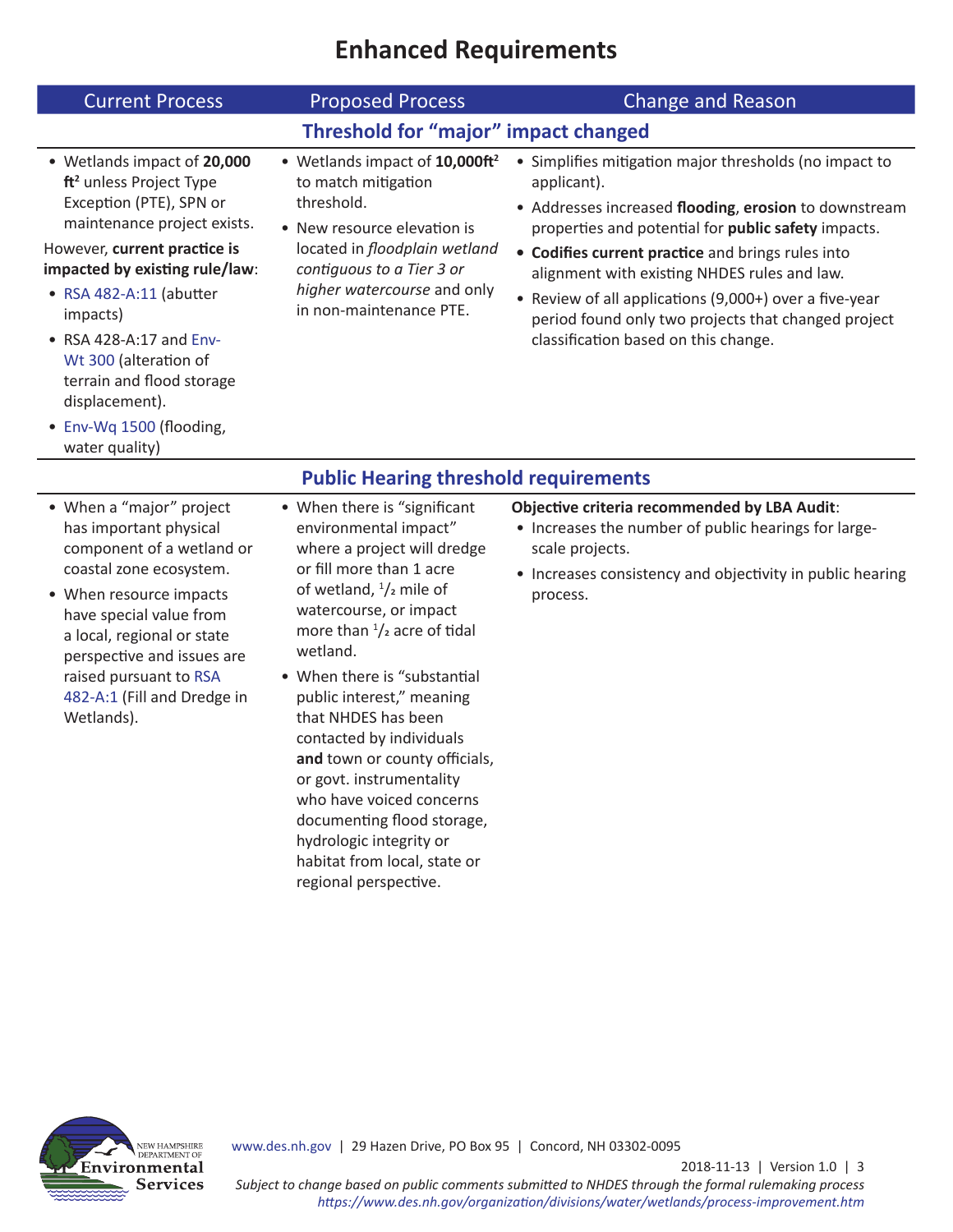| <b>Current Process</b>                                                                                                                                                                                                                                                                                                                                                                                                                                                                                                                                                                                                                    | <b>Proposed Process</b>                                                                                                                                                                                                                                                         | <b>Change and Reason</b>                                                                                                                                                                                                                                                                                                                     |  |  |
|-------------------------------------------------------------------------------------------------------------------------------------------------------------------------------------------------------------------------------------------------------------------------------------------------------------------------------------------------------------------------------------------------------------------------------------------------------------------------------------------------------------------------------------------------------------------------------------------------------------------------------------------|---------------------------------------------------------------------------------------------------------------------------------------------------------------------------------------------------------------------------------------------------------------------------------|----------------------------------------------------------------------------------------------------------------------------------------------------------------------------------------------------------------------------------------------------------------------------------------------------------------------------------------------|--|--|
| <b>Data Screening</b>                                                                                                                                                                                                                                                                                                                                                                                                                                                                                                                                                                                                                     |                                                                                                                                                                                                                                                                                 |                                                                                                                                                                                                                                                                                                                                              |  |  |
| • Rule: Env-Wt 300 Projects in<br>a wetland that is identified<br>by NHB as an "exemplary<br>natural community"<br>and/or has documented<br>occurrences of state- or<br>federally-listed endangered<br>or threatened species are<br>categorized as major.<br>• Statute: RSA 212-A; 482-A,<br>federal Endangered Species<br>Act<br>• Army Corps of Engineers<br>(ACE) State General Permit<br>(SGP): Requires protected<br>species/habitat review (p.<br>13 - General Condition 13)<br>• Current Practice: Natural<br><b>Heritage Bureau (NHB)</b><br>Data-Check tool used by<br>applicants to screen for<br>protected species or habitat. | • NHB Data-Check<br>Identification number and<br>recommendation must be<br>received for SPN.<br>• All projects sized as<br>minimum impact are<br>eligible for SPN or PBN<br>with NHB and NHFG<br>recommendations.                                                               | • Ensures consistency with sister state agencies and<br>federal process.<br>• Enhances transparency to process.                                                                                                                                                                                                                              |  |  |
| The following layers are<br>currently screened by GIS:<br>• Designated Rivers (RSA 483)<br>• Floodplains (Env-Wt 300 and<br>900)<br>• Impaired Waters (RSA 485-<br>A)<br>• Prime Wetlands (RSA 482-A)<br>• Fish Survey (RSA 482-A)<br>• Protected Species and<br>Habitat (RSA 212-A)<br>• Stream-Stats to determine<br>watershed size (done by<br>applicant) (Env-Wt 900)                                                                                                                                                                                                                                                                 | <b>Additional GIS links referenced</b><br>for all projects:<br>• Peatlands (Bogs) and marsh<br>scrub-shrub wetlands.<br>• Class A waters.<br>• Hydric soils.<br>• Contaminated layers.<br>• Sanitary protective radii<br>(drinking water).<br>• Outstanding resource<br>waters. | • Enhances process and project impact assessment.<br>• Improves evaluation of known information about<br>resources, compliance and consistency with water<br>quality standards, and risks to public health and<br>safety.<br>• Ensures consistency with sister state agencies and<br>federal process.<br>• Enhances transparency to process. |  |  |



2018-11-13 | Version 1.0 | 4